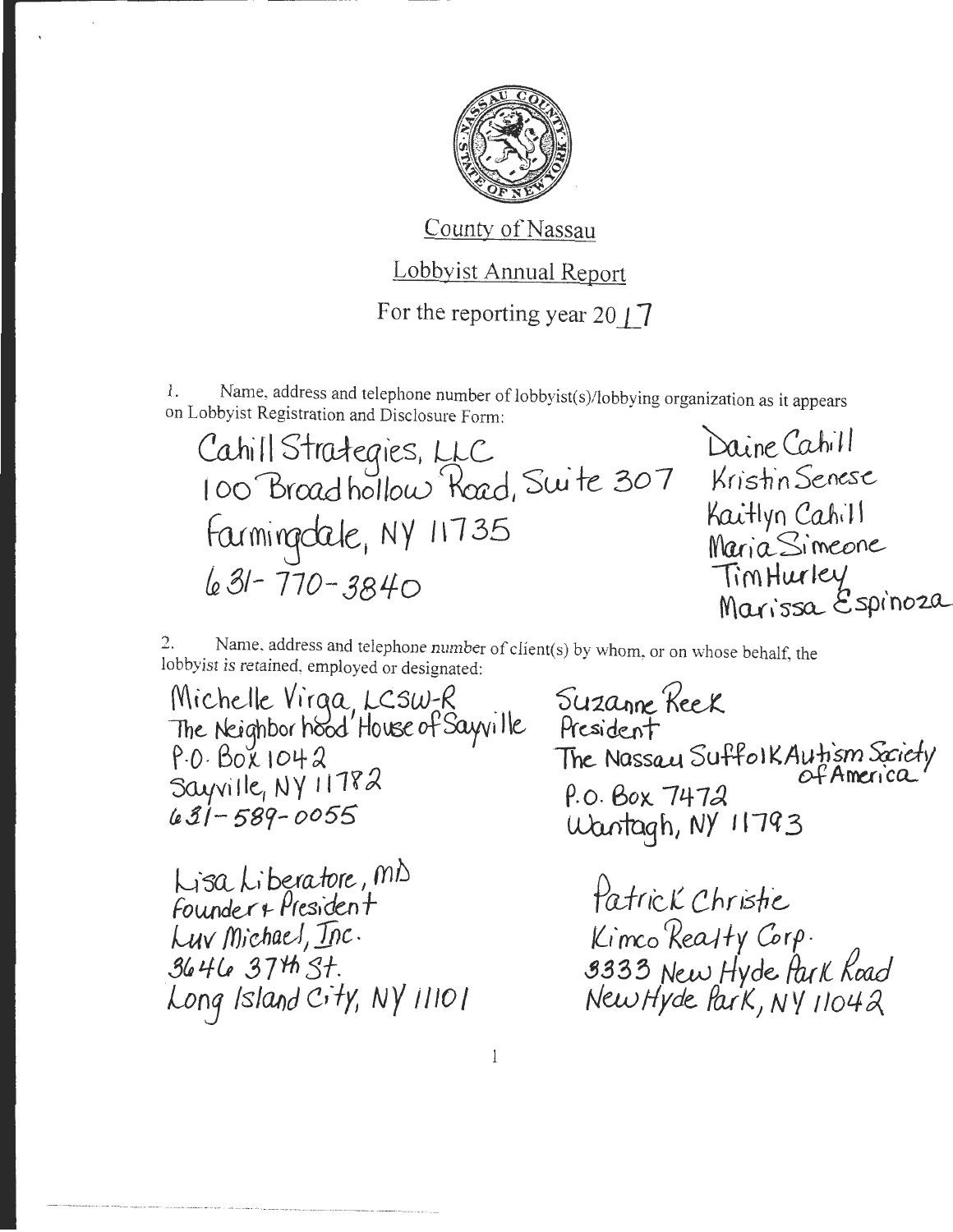A description of the subject or subjects on which each lobby ist retained, employed or 3. designated by such client has lobbied:

The Neighborhood House of Sayville: Program Capitol, Funding Requests, The Nassau Suffolk Autism Society. Program Support, Program Funding Kimco Realty Corp.: Project support and zoning requirements. Luv Michael, Inc. Capital Funding Request, frogram Funding,

4. Names of the persons and agencies before which such lobbyist has lobbied:

Nassau/Suffolk County Legislatures NYS Senate Members NYS Assembly Members<br>NYC Council Members Nassay County Police Commissioner

List below amounts for any compensation paid or owed to the lobbyist during the prior 5. year for the purposes of lobbying. Such amounts shall be detailed as to amount, to whom paid and for what purpose.

Details Amount The Neighborhood House of Sayville  $$15,000$ Autism Society-Nassau/Suffolk Chapter You Labying #7,500 Luv Michael Inc. Kimco Kealty Corp.  $\overline{2}$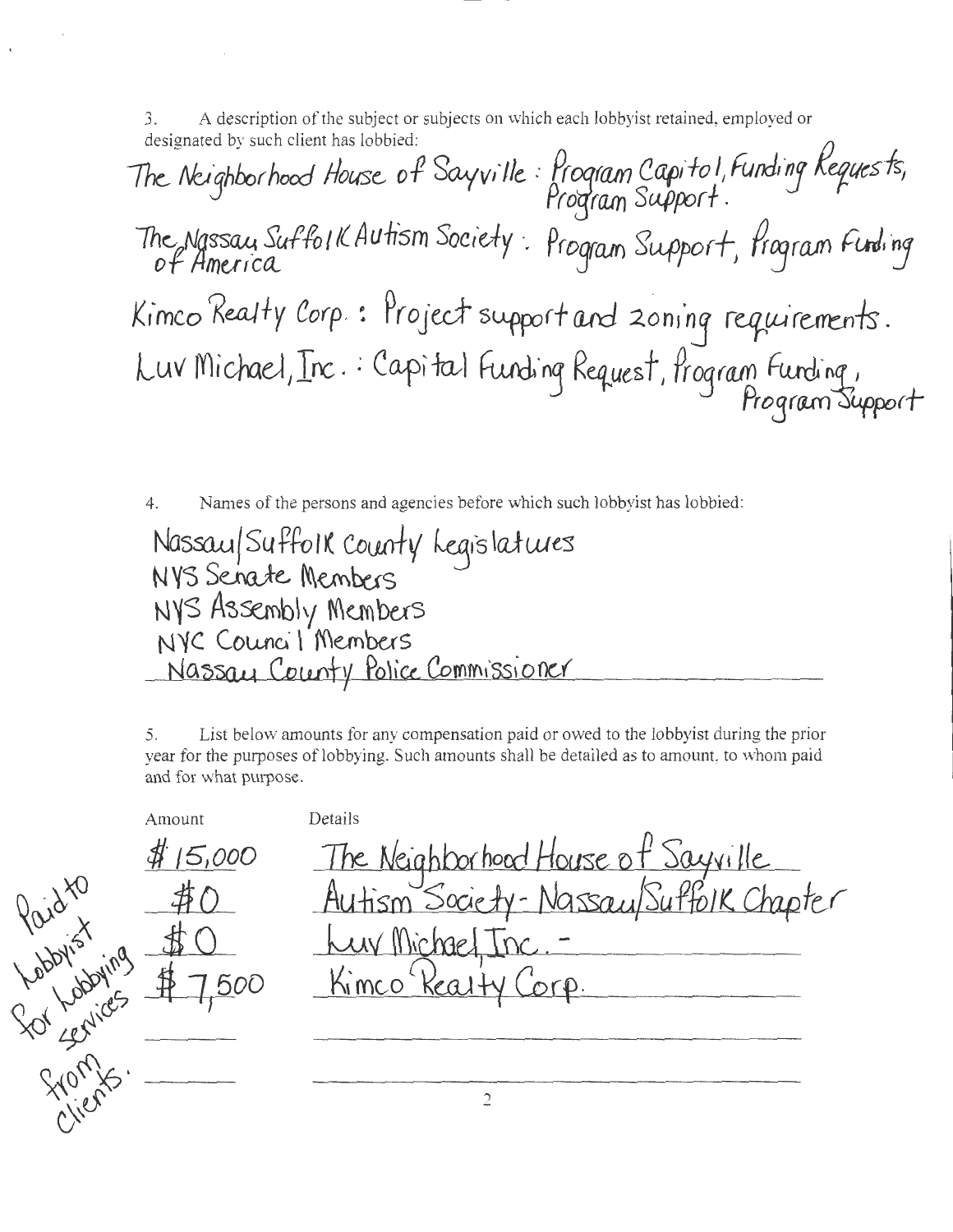| provided a control of the control of the control of the control of the control of the control of the control of                                                                                                                | The contribution of the contribution of the contribution of the contribution of the contribution of the contribution of the contribution of the contribution of the contribution of the contribution of the contribution of th       |
|--------------------------------------------------------------------------------------------------------------------------------------------------------------------------------------------------------------------------------|--------------------------------------------------------------------------------------------------------------------------------------------------------------------------------------------------------------------------------------|
| controller resume and controller than the control of the controller fundation of the control of the control of                                                                                                                 | The company of the second contract of the contract of the contract of the contract of the contract of the contract of the contract of the contract of the contract of the contract of the contract of the contract of the cont       |
| structures and the control of the control of the control of the control of the control of                                                                                                                                      |                                                                                                                                                                                                                                      |
| TO SERVE AND COMPANY OF THE CONTRACT OF THE CONTRACT OF THE CONTRACT OF THE CONTRACT OF THE CONTRACT OF THE CONTRACT OF THE CONTRACT OF THE CONTRACT OF THE CONTRACT OF THE CONTRACT OF THE CONTRACT OF THE CONTRACT OF THE CO | The content of the content of the content of the property of the content of the content of the content of the content of the content of the content of the content of the content of the content of the content of the content       |
| Survey and the company's product of the company's product of the company's product of the company's product of                                                                                                                 | <b>The contract of the contract of the contract of the contract of the contract of the contract of the contract of the contract of the contract of the contract of the contract of the contract of the contract of the contract </b> |

6. List below the cumulative total amounts earned for lobbying throughout the year:

 $#22,500$ 

7. List below the expenses incuned or expensed by lobbyist for the purpose of lobbying:

| Amount | Details<br>$\overline{M}$ |
|--------|---------------------------|
|        |                           |
|        |                           |
|        |                           |
|        |                           |
|        |                           |
|        |                           |
|        |                           |
|        |                           |
|        |                           |
|        |                           |
|        |                           |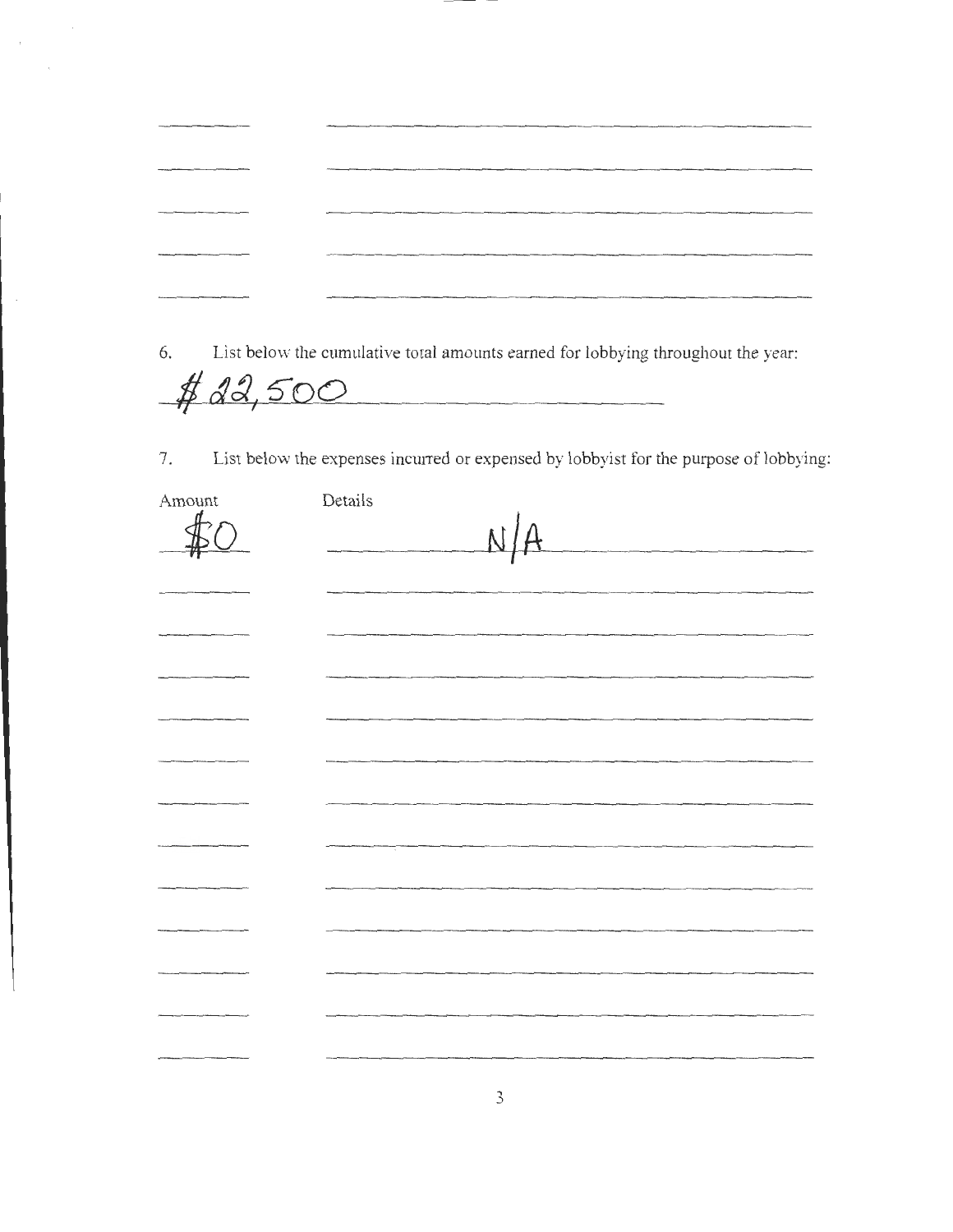8. List below the cumulative total amounts expended for lobbying throughout the year:



I understand that copies of this form will be sent to the Nassau County Department of Information Technology ("IT") to be posted on the County's website.

I also understand that upon termination of retainer, employment or designation I must give written notice to the County Attorney within thirty (30) days of termination.

VERIFICATION: I certify that all statements made on this statement are true, correct and complete to the best of my knowledge and belief and I understand that the willful making of any false statement of material fact herein will subject me to the provisions of law relevant to the making and filing of false instruments and will render such statement null and void.,

Dated:  $1/13/8$  Signed:  $\frac{1}{2}$  Simed:  $\frac{1}{2}$  $P$ rint Name:  $Mdy/a$   $\sqrt{3}$  meene Title])\· *vtdo(* ~ *EdumJtO* 'fl *1* /l1d;a.:hr

| STATE OF NEW YORK)<br>SS:<br>SafferK)<br>COUNTY OF NASSAU) |                 |
|------------------------------------------------------------|-----------------|
| $13^{th}$<br>Sworn to before me this                       |                 |
| LCMUCIN<br>Day of                                          | $201\sqrt{2}$ . |
| NOTARY PUB                                                 |                 |

**ELIZABETH SHERROW NOTARY PUBLIC-StATE OF NEW YORK No. OlSH6359968 Qualified in Suffolk County My Commission Expires 06-12·2021**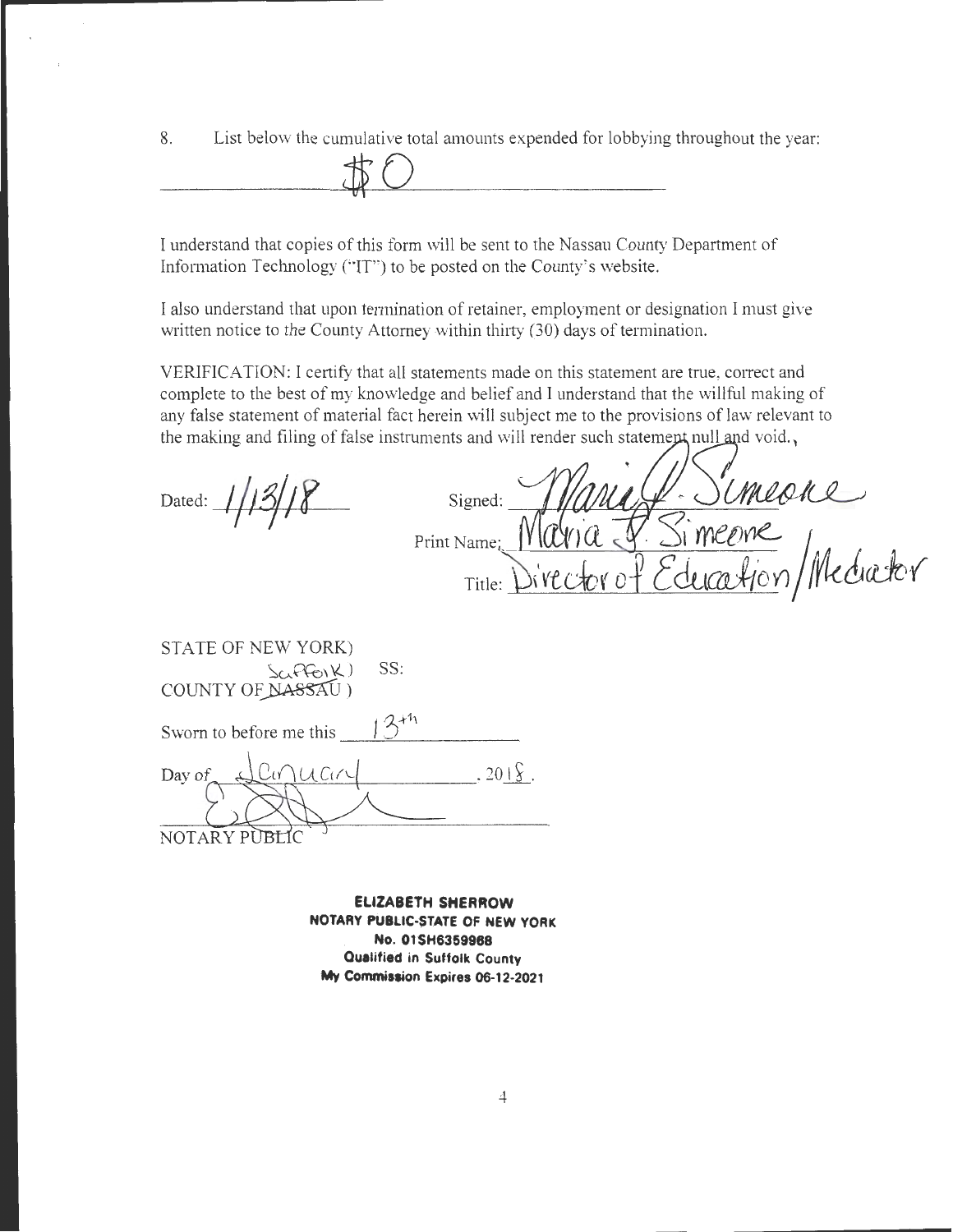

Name, address and telephone number of client utilizing a lobbyist:  $\mathbf{1}$ . Patrick Christie Kimco Realty Corp.<br>3333 New Hyde Park Road New Hyde Park, NY 11042

Name, address and telephone number of each lobbyist retained, employed, or designated  $2.$ by client:

Cahill Strategies, LLC<br>100 Broadhollow Rd, Suite 307 Farmingdale, NY 11735  $(031 - 770 - 3840)$ 

Diane Cahill Kristin Senese Kaitlyn Cahill<br>Maria Simeone Tim Hurley Marissa Espinoza

A description of the subject or subjects on which each lobbyist retained, employed or 3. designated by such client has lobbied:

Project support and zoning requirements.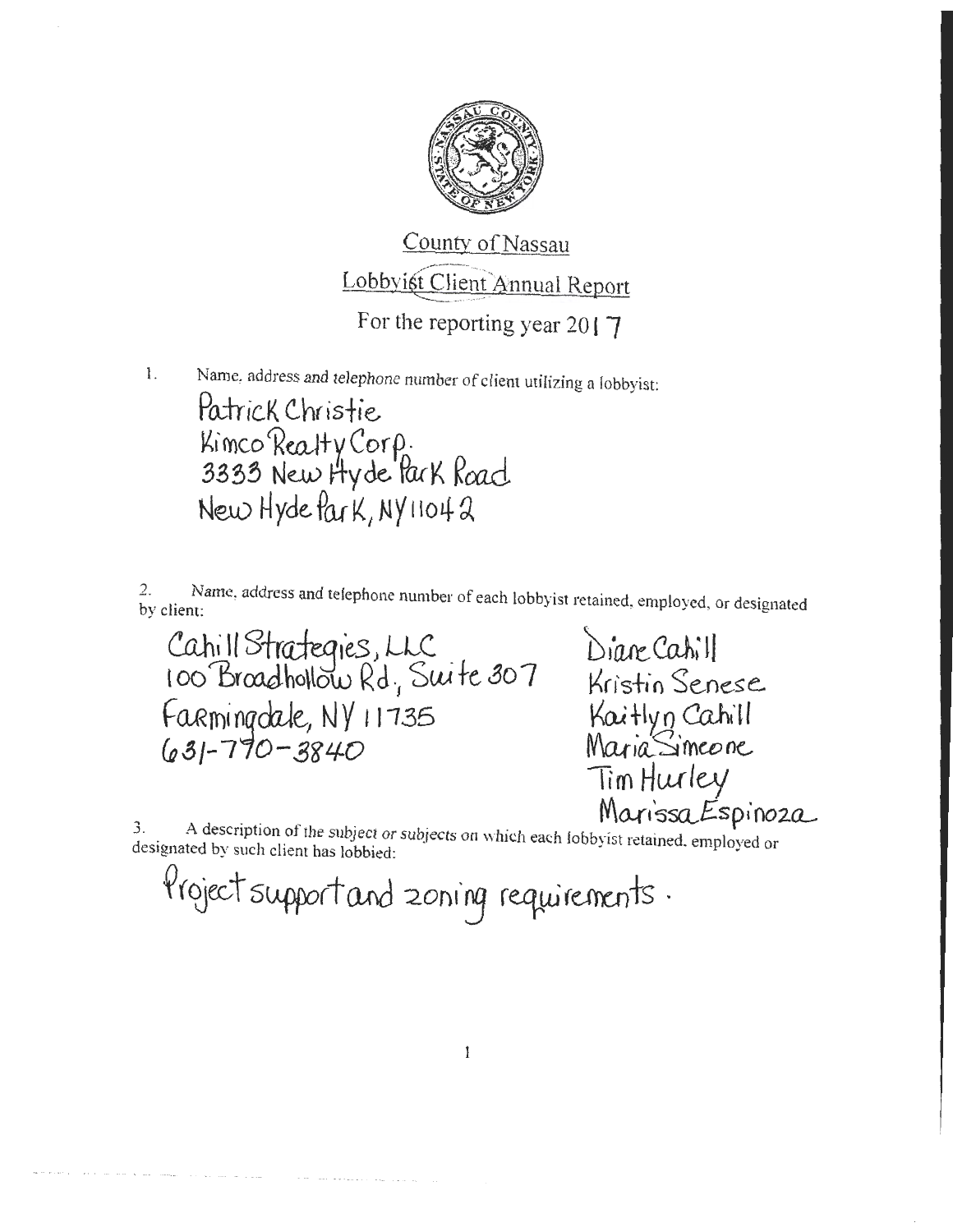4. Names of the persons and agencies before which such lobbyist has lobbied:

<sup>~</sup>**YS** ~bly **N\unbas**  NYS Senate Members  $\tau$ Town of Hempstead Courcil Members

....... \_\_\_\_\_\_\_\_\_\_\_\_ \_\_

5. List below the expenses paid or incurred in relation to the Jobbyist(s) retained by client or for any other lobbying:

| Amount   | Details                                                                                                                                                                                                                           |
|----------|-----------------------------------------------------------------------------------------------------------------------------------------------------------------------------------------------------------------------------------|
| $\#$ r   | $\Delta$<br>.<br>Principle was detected in the formal temperature and compared the following compared of the following section of the formal temperature.                                                                         |
|          |                                                                                                                                                                                                                                   |
|          |                                                                                                                                                                                                                                   |
|          | .<br>The accomplishment of the present first of the complete three completes and the complete the policy of the complete the complete the complete the complete the complete the complete the complete the complete the complete  |
|          | .<br>2006 as discovered with a positive contract of the construction of the characteristic and a process contract of the construction of the contract of the contract of the contract of the contract of the contract of the cont |
| _______  |                                                                                                                                                                                                                                   |
|          | -----                                                                                                                                                                                                                             |
|          |                                                                                                                                                                                                                                   |
| -------- | ------                                                                                                                                                                                                                            |
|          |                                                                                                                                                                                                                                   |
|          |                                                                                                                                                                                                                                   |
|          | .<br>Tähteen prosiitiin ta rajaalta muutamata, ruu                                                                                                                                                                                |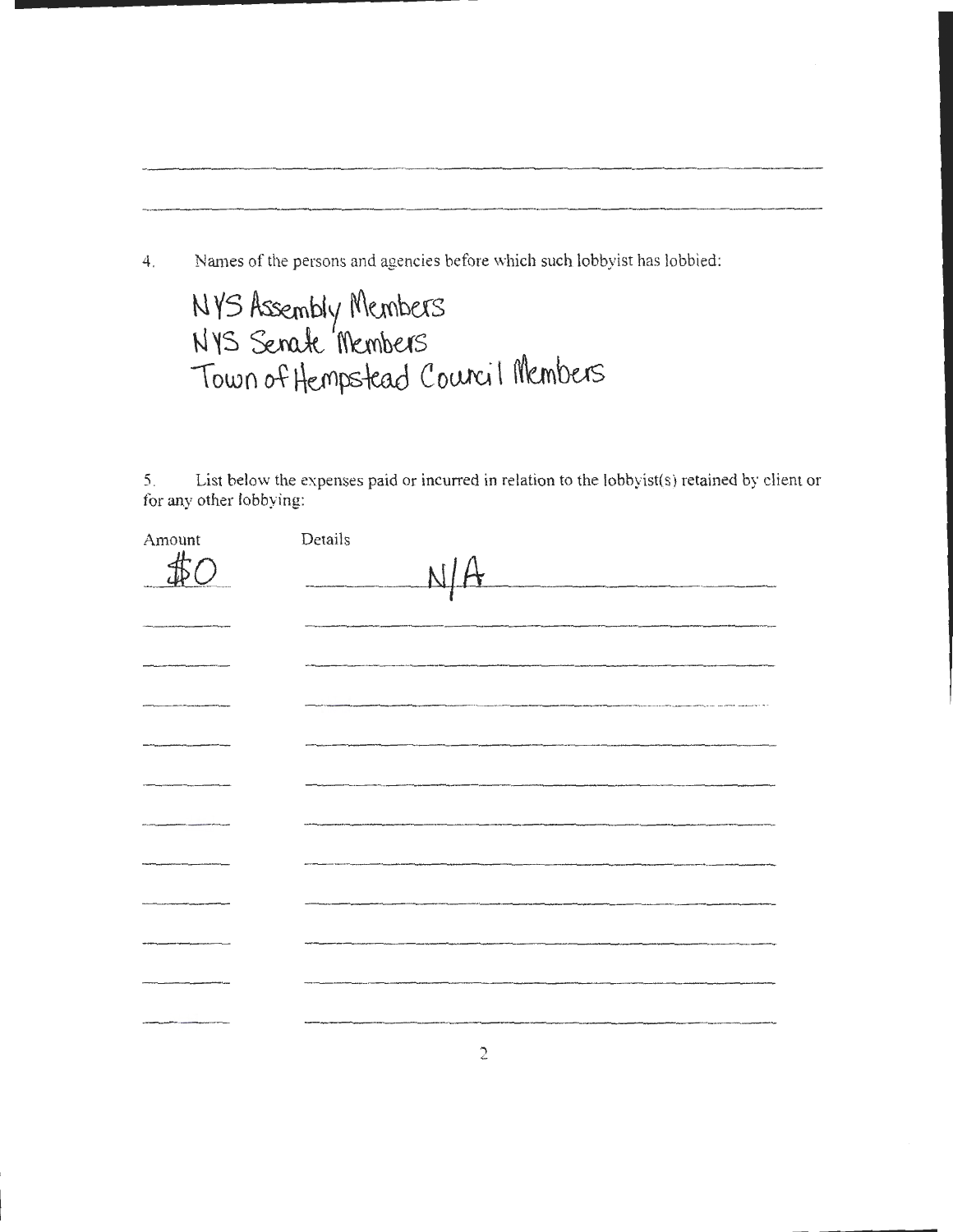6. List below the cumulative total amounts expended or incurred on lobbying throughout the prior year:

**dt7, 500** 

I understand that copies of this form will be sent to the Nassau County Department of Information Technology ("JT") to be posted on the County's website.

I also understand that upon termination of retainer, employment or designation I must give written notice to the County Attorney within thirty (30) days of termination.

VERIFICATION: I certify that all statements made on this statement are true, correct and complete to the best of my knowledge and belief and I understand that the willful making of any false statement of material fact herein will subject me to the provisions of law relevant to the making and filing of false instruments and will render such statement null and void.

| Dated: 1/16/18          | Signed:                                                                                                                                                                                                                                                                                   |
|-------------------------|-------------------------------------------------------------------------------------------------------------------------------------------------------------------------------------------------------------------------------------------------------------------------------------------|
|                         | Print Name: Palry W<br>Chrishe                                                                                                                                                                                                                                                            |
|                         | Title: <u>authorized</u><br>aacnt                                                                                                                                                                                                                                                         |
| STATE OF NEW YORK)      | SS:                                                                                                                                                                                                                                                                                       |
| COUNTY OF NASSAU)       |                                                                                                                                                                                                                                                                                           |
| Sworn to before me this | $(6$ <sup>th</sup>                                                                                                                                                                                                                                                                        |
| Day of $\sqrt{a} \cap$  | .20/6                                                                                                                                                                                                                                                                                     |
| <b>NOTAR</b>            |                                                                                                                                                                                                                                                                                           |
|                         |                                                                                                                                                                                                                                                                                           |
|                         | ANTIFICATION AND MANUS<br>$A^{\delta^{\varsigma}}$<br>real description of the contract of the contract of the contract of the contract of the contract of the contract of the contract of the contract of the contract of the contract of the contract of the contract of the contra<br>3 |
|                         | '''''''''''''''''''''                                                                                                                                                                                                                                                                     |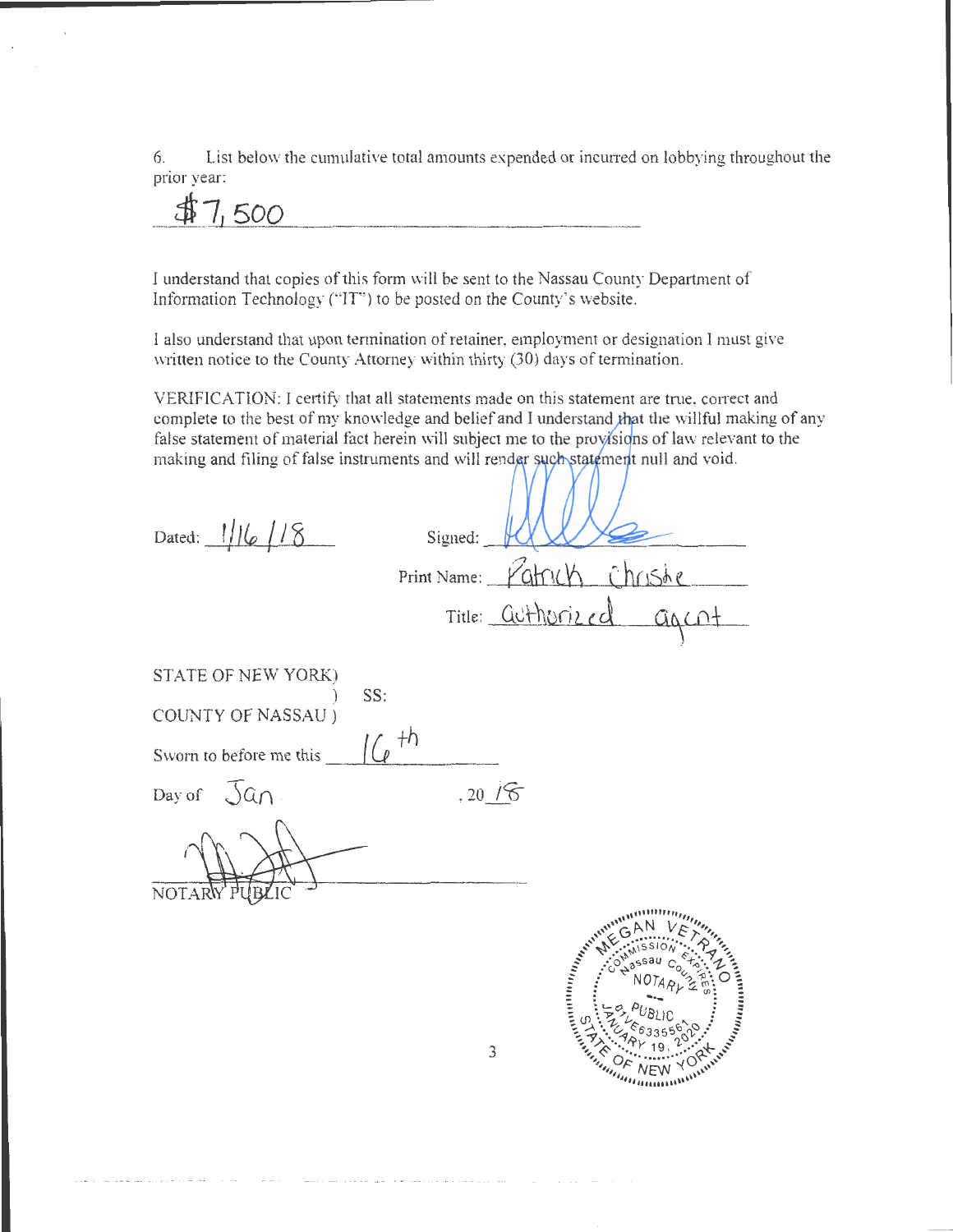

1. Name, address and telephone number of client utilizing a lobbyist:

Lisa Liberatore, MD kuy Michael, Inc. 3646 37th Street lors IS *tara 6·+y, NY'' 10'* 

2. Name, address and telephone number of each lobbyist retained, employed, or designated<br>by client:<br>Cahill Strategies, LLC<br>100 Broad hollow Rd., Swite 307 Kristin Senesse<br>farmingclale, NY 11735 Kaitlyn Cahill<br>1.21-770-284  $431 - 770 - 3840$ 

Tim Hurley

3. A description of the subject or subjects on \vhich each lobbyist retained, employed or designated by such client has lobbied:

Capita I funding Request<br>Program Funding<br>Program Support

 $\forall i$  ----- - W scate High the digitation of the contraction of the contract  $\forall i$  states the contract of the contract of the contract of the contract of the contract of the contract of the contract of the contract of the

Ì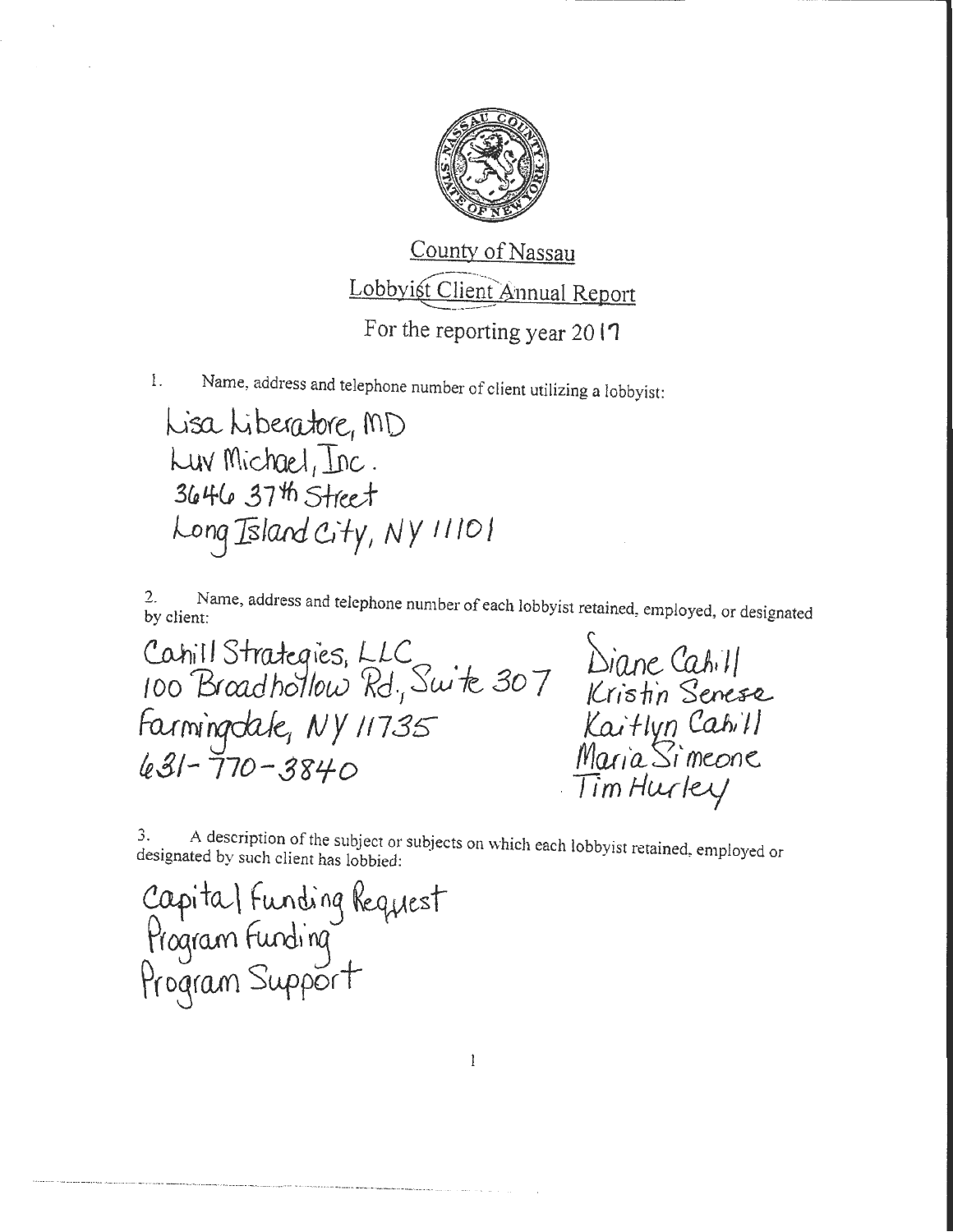Names of the persons and agencies before which such lobbyist has lobbied:  $4.$ 

NYS Senate NYS Assembly<br>NYC Council Members<br>Legislatures

List below the expenses paid or incurred in relation to the lobbyist(s) retained by client or 5. for any other lobbying:

| Amount<br>rl | Details<br>N/A |
|--------------|----------------|
|              |                |
| --------     |                |
|              |                |
|              |                |
|              |                |
|              |                |
|              | ----           |
|              |                |
|              |                |
| ________     |                |
|              |                |
|              | $\tilde{z}$    |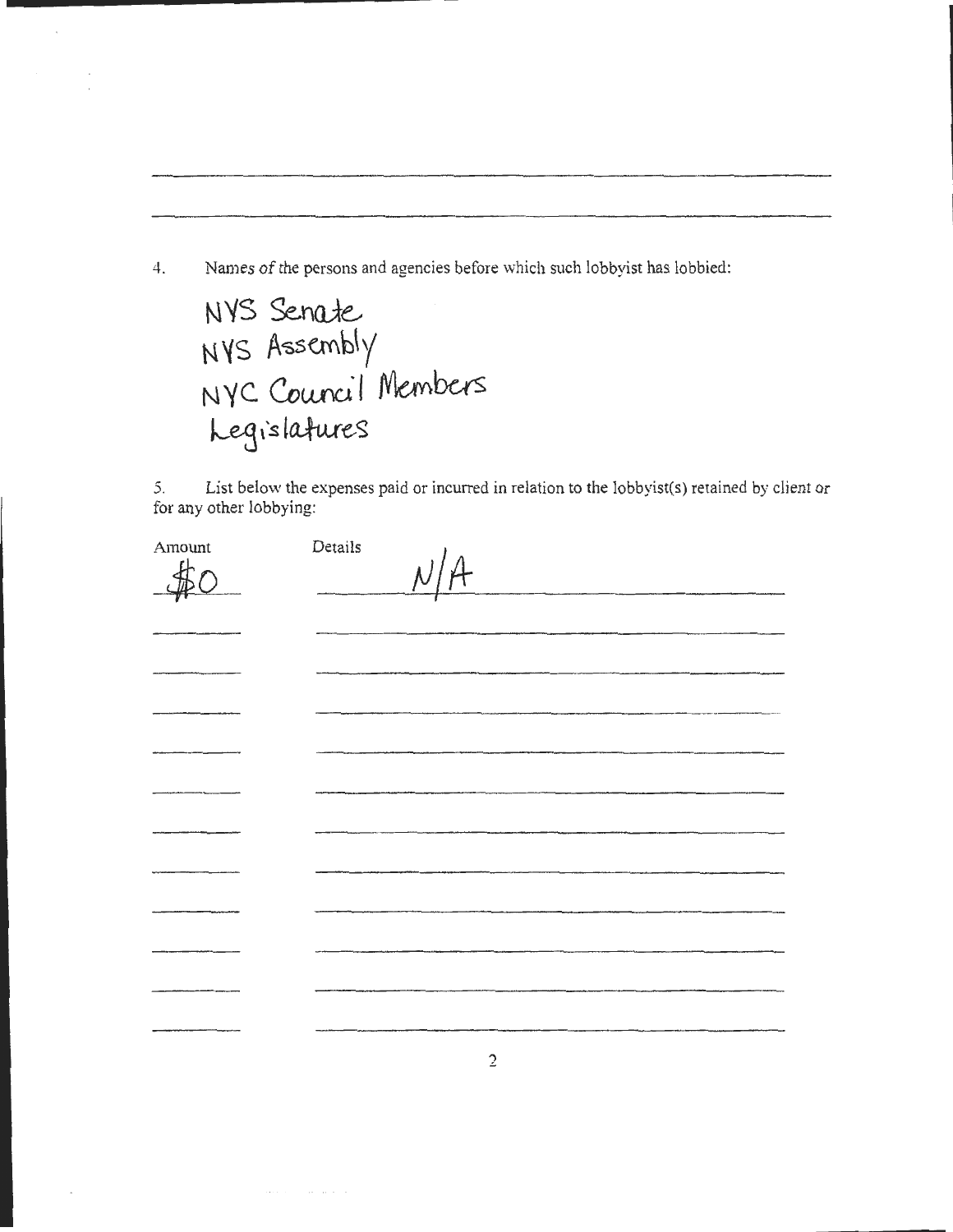6. List below the cumulative total amounts expended or incurred on lobbying throughout the prior year:

Pro Bono  $\sharp$ 

I understand that copies of this form will be sent to the Nassau County Department of Information Technology ("IT") to be posted on the County's website.

I also understand that upon termination of retainer, employment or designation I must give written notice to the County Attorney within thirty (30) days of termination.

VERIFICATION: I certify that all statements made on this statement are true, correct and complete to the best of my knowledge and belief and I understand that the willful making of any false statement of material fact herein will subject me to the provisions of law relevant to the making and filing of false instruments and will render such statement null/and void.

| Dated:                                                                                                             | Signed:<br>Print Name:<br>Title: |                                                                                                                                                |
|--------------------------------------------------------------------------------------------------------------------|----------------------------------|------------------------------------------------------------------------------------------------------------------------------------------------|
| STATE OF NEW YORK)<br>COUNTY OF NASSAU)<br>Sworn to before me this<br>$\operatorname{\sf Day}$ of<br>NOTARY PUBLIC | SS:<br>$.20$ <sup>X</sup>        | <b>KRISTEL MARIE MORREALE</b><br>Notary Public, State of New York<br>No. 01MO6221308<br>Qualified in Queens County<br>Term Expires May 3, 2018 |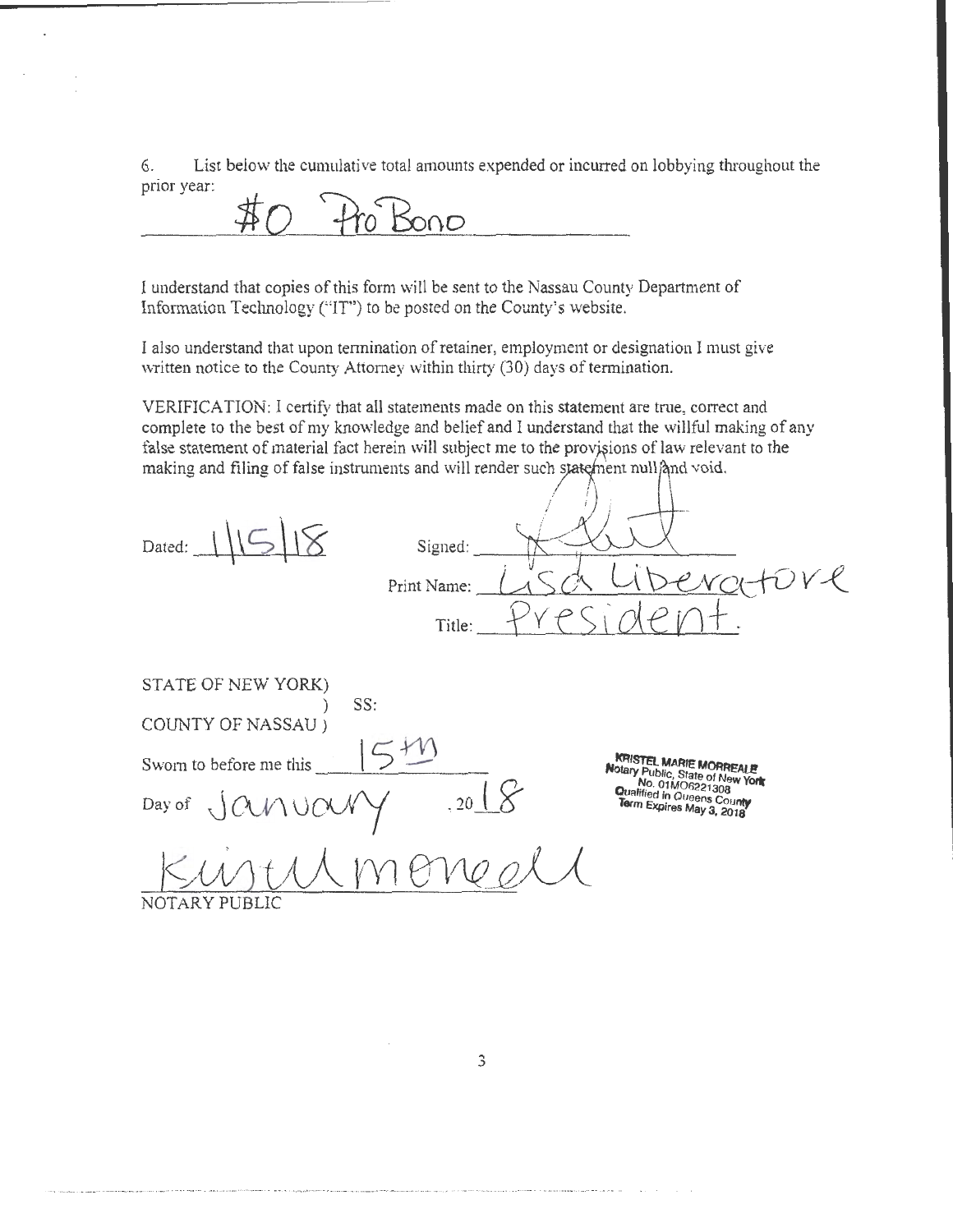

Name, address and telephone number of client utilizing a lobbyist:  $\mathbf{1}$ .

Michelle Virga, LCSW-R<br>The Neighborhood House of Sayville P.O. Box 1042  $Sayville, NY 11782$ 

Name, address and telephone number of each lobbyist retained, employed, or designated by client:

Cahill Strategies, LLC Cahill Strategies, LLC<br>100 Broad hollow Rd, Suite 307 Kristin Senese<br>Farmingdale, NV 11735 Maria Simeone Farmingdale, NV 11735<br>631-770-3840

Diane Cahill TimHurley<br>Marissa Espinoza

A description of the subject or subjects on which each lobbyist retained, employed or З. designated by such client has lobbied:

Program and Capital Funding Requests<br>Program Support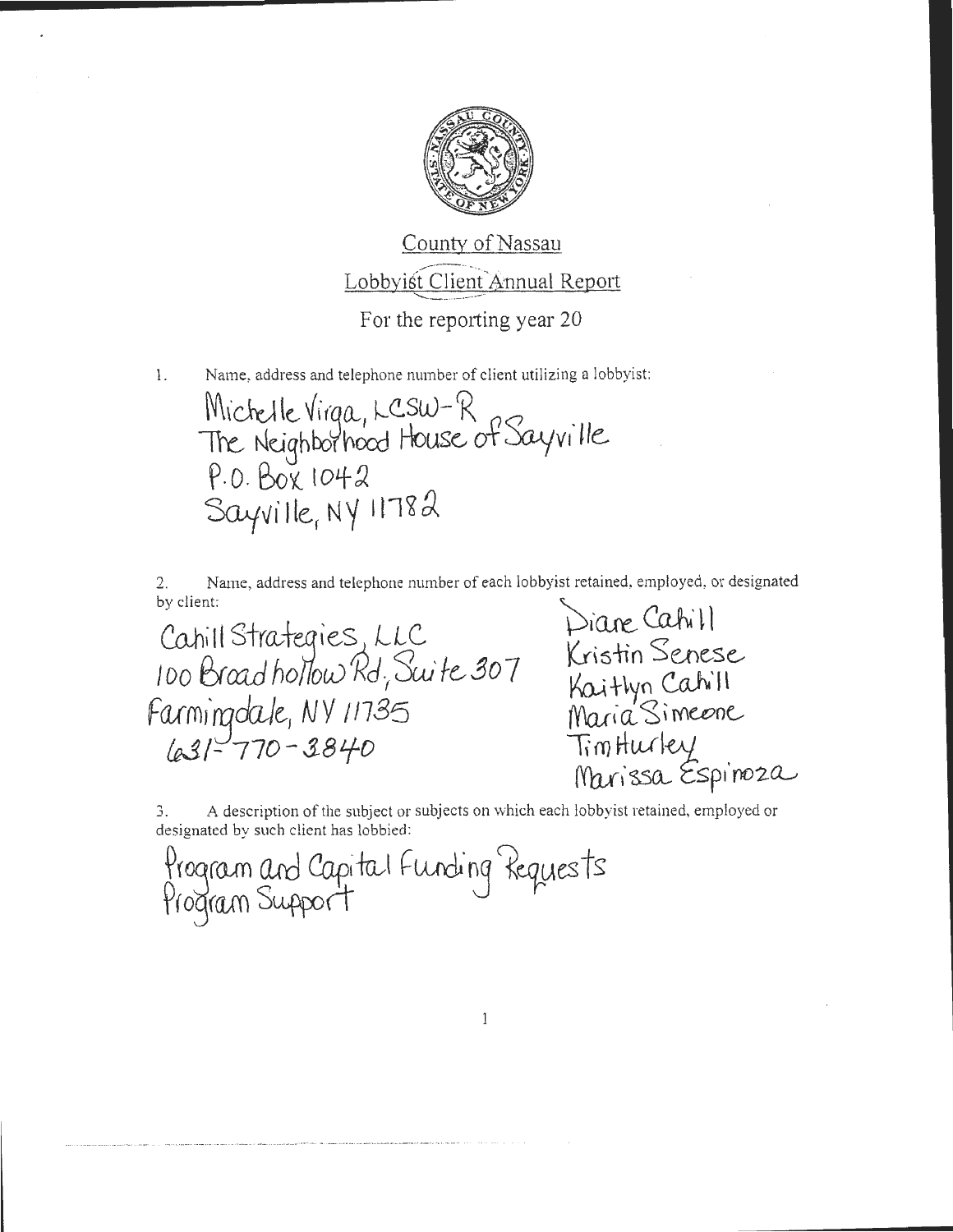Names of the persons and agencies before which such lobbyist has lobbied: 4.

Nassau County Legislatures<br>NYS Senate<br>NYS Assembly Members

List below the expenses paid or incurred in relation to the lobbyist(s) retained by client or 5. for any other lobbying:

| Amount            | Details                                               |
|-------------------|-------------------------------------------------------|
|                   | A<br>$\overline{M}$                                   |
|                   |                                                       |
|                   |                                                       |
| <b>COMMERCIAL</b> | to detect the first course present and of the collect |
|                   |                                                       |
|                   |                                                       |
|                   |                                                       |
|                   | ------                                                |
| _________         | $\bar{z}$                                             |
|                   |                                                       |
| ---------         | $\sim$                                                |
|                   | <b>The Second Contract</b>                            |

 $\mathfrak{2}$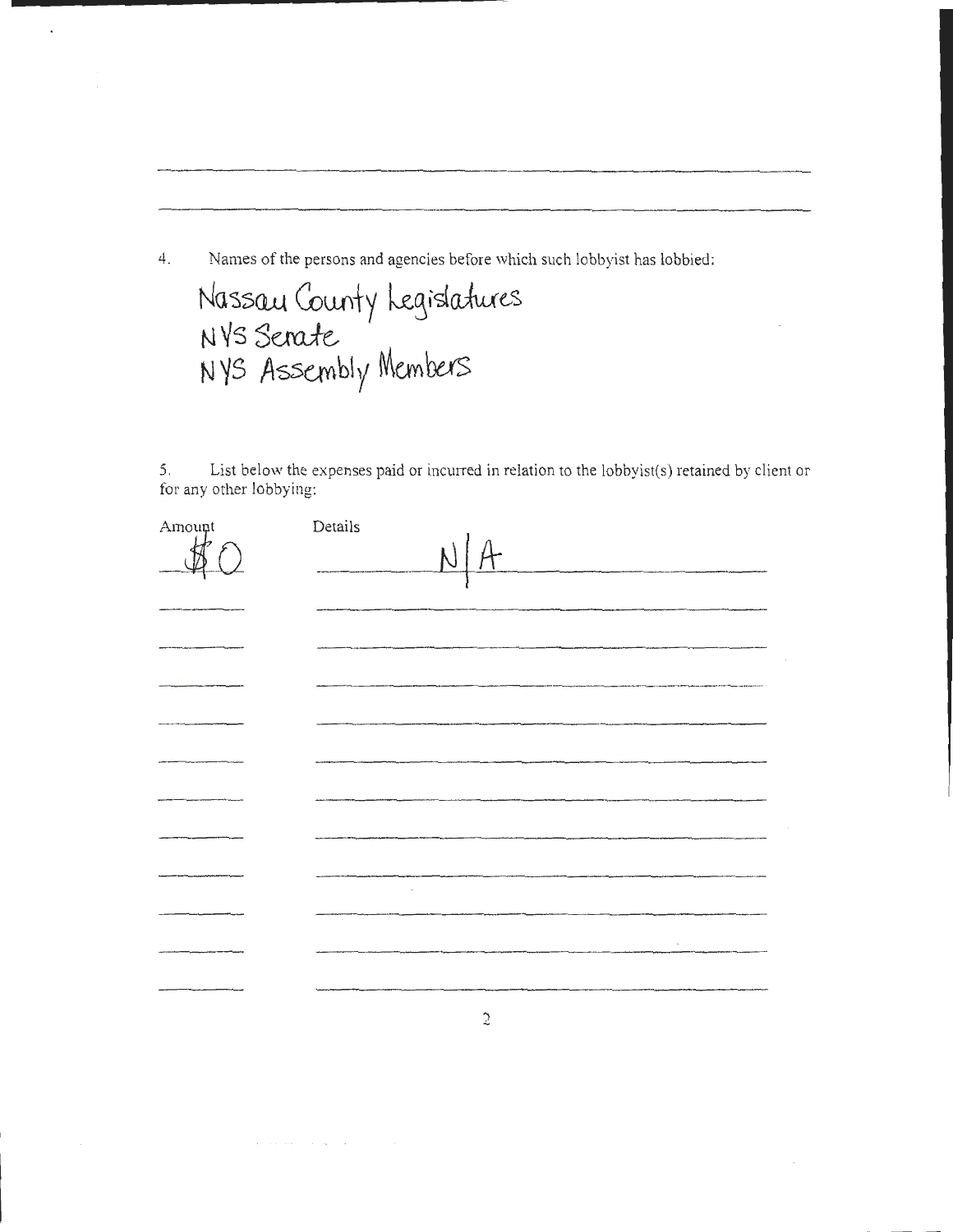6. List below the cumulative total amounts expended or incurred on lobbying throughout the prior year:<br> $\oint \left(5,000\right)$ prior year:

I understand that copies of this form \Viii be sent to the Nassau County Department of Information Technology ("IT") to be posted on the County's website.

I also understand that upon termination of retainer, employment or designation I must give written notice to the County Attorney within thirty (30) days of termination.

VERIFICATION: I cettify that all statements made on this statement are true, correct and complete to the best of my knowledge and belief and I understand that the willful making of any false statement of material fact herein will subject me to the provisions of law relevant to the making and filing of false instruments and vvill render such statement null and void.

Dated:  $1/13/18$ Signec Print Name: Title

| STATE OF NEW YORK)            |
|-------------------------------|
| SS:                           |
| COUNTY OF NASSAU)             |
| Ħл<br>Sworn to before me this |
| Day of                        |
| wary                          |
|                               |
|                               |
| NOTARY PUBLIC                 |
|                               |

**Thomas R Farraher Notary Public, State of New York No. 01FA6167464 Ouallfleclln SUffolk County commission Expires 6 1 4 1 <sup>2011</sup>**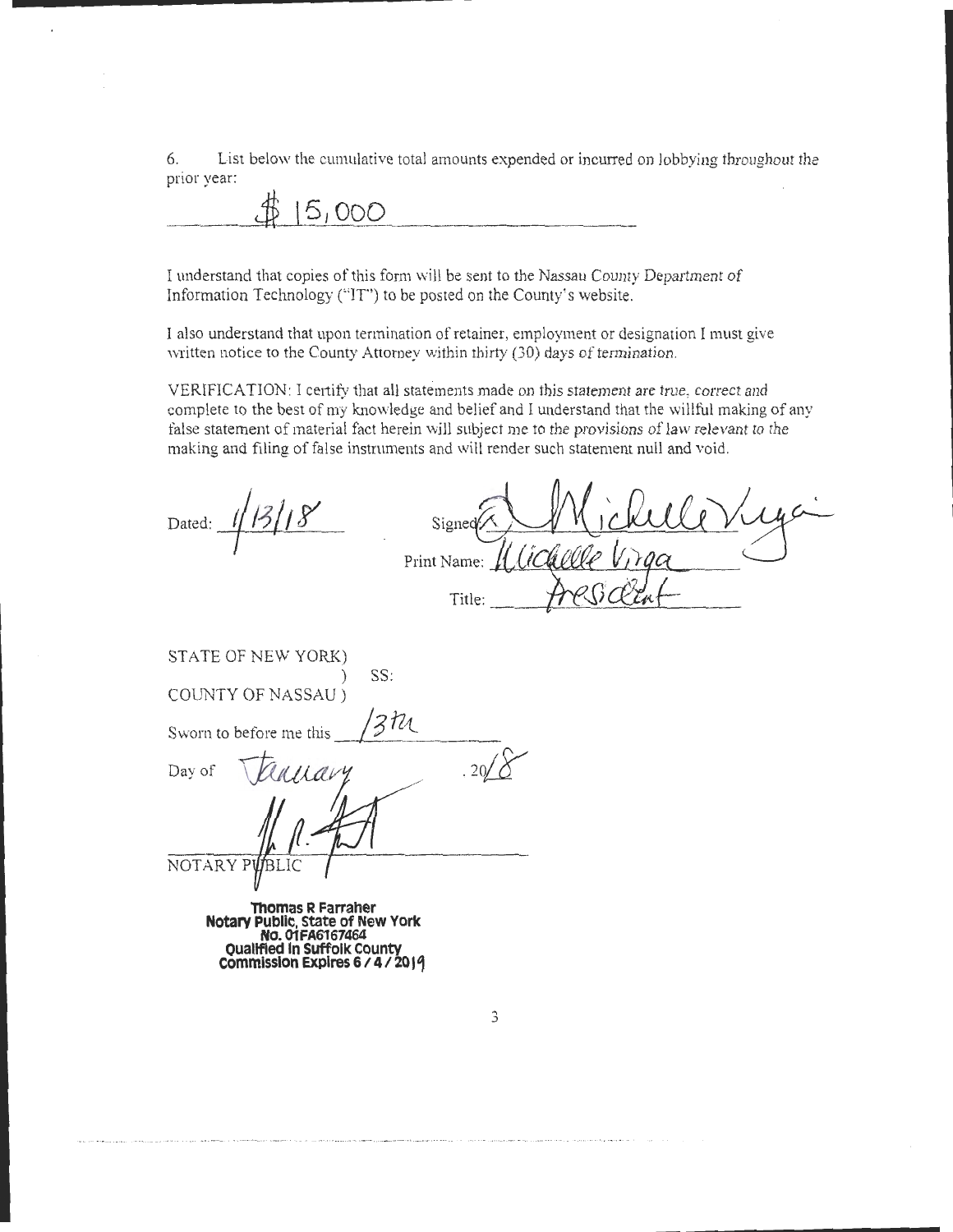

Name, address and telephone number of client utilizing a lobbyist:  $1.$ 

Suzanne Reek, President The Nassau Suffolk Autism Society of America Wantagh, NY 11793 516-404-2306

Name, address and telephone number of each lobbyist retained, employed, or designated 2. by client:

Cahill Strategies, LLC Diane Cahill<br>100 Broadhollow Rd, Suite 307 Kristin Senese Farmingdale, NY 11736  $1031 - 770 - 3840$ 

Kaitlyn Cahill<br>Maria Simeene Tim Hurley Marissa Espinoza

A description of the subject or subjects on which each lobbyist retained, employed or designated by such client has lobbied:

Program Support, Program Funding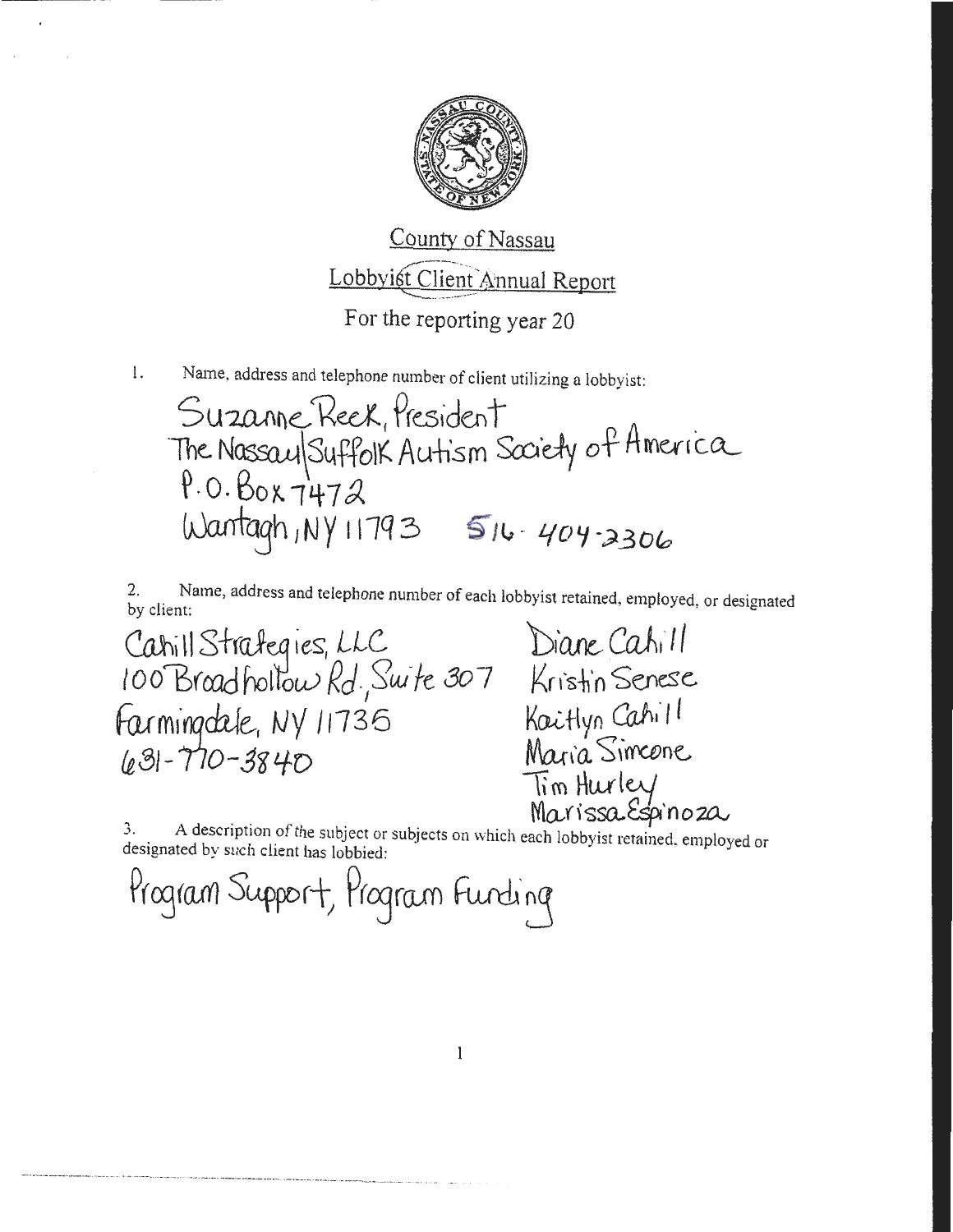4. Names of the persons and agencies before which such lobbyist has lobbied:

NYS Senate Members NYS Assembly Memebers Legislatures<br>Nassau County Police Commissioner

5. List below the expenses paid or incurred in relation to the lobbyist(s) retained by client or for any other lobbying:

| Amount        | Details                                                                                                                                                                                                                                        |
|---------------|------------------------------------------------------------------------------------------------------------------------------------------------------------------------------------------------------------------------------------------------|
|               |                                                                                                                                                                                                                                                |
|               |                                                                                                                                                                                                                                                |
|               |                                                                                                                                                                                                                                                |
| ------------- | .<br>- With Abundance And Art are springly to Mill Theodoro position in program and a military and an entire very service<br>.<br>Annan regular and the set of the form of the company of the constitute of the set of the constitution of the |
|               |                                                                                                                                                                                                                                                |
|               |                                                                                                                                                                                                                                                |
|               |                                                                                                                                                                                                                                                |
|               |                                                                                                                                                                                                                                                |
|               |                                                                                                                                                                                                                                                |
|               |                                                                                                                                                                                                                                                |
|               |                                                                                                                                                                                                                                                |
|               |                                                                                                                                                                                                                                                |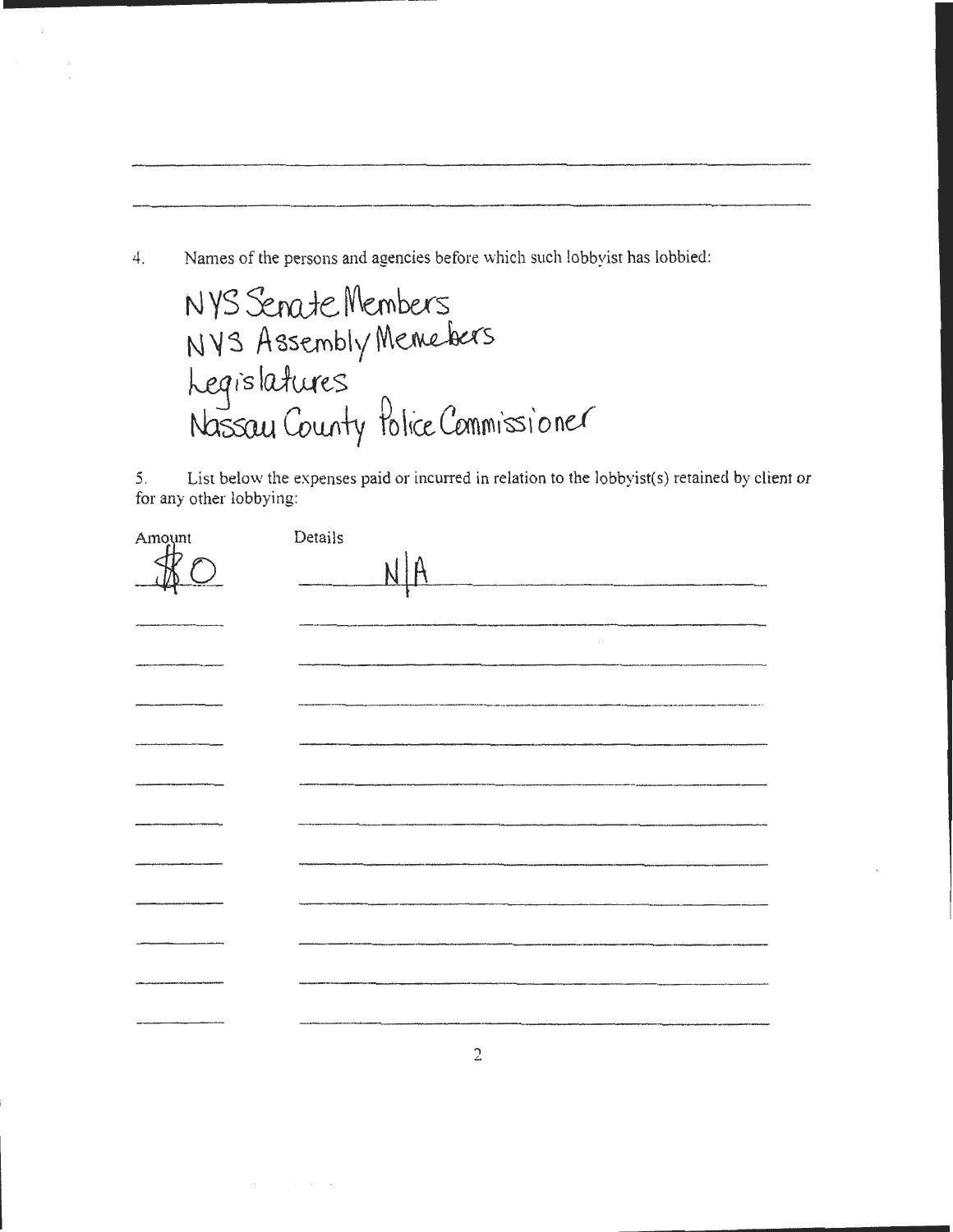6. List below the cumulative total amounts expended or incurred on lobbying throughout the prior year:

Pro Bono

 $\mathbf{r}$ 

I understand that copies of this fonn will be sent to the Nassau County Department of Information Technology ("IT") to be posted on the County's website.

I also understand that upon terrnination of retainer, employment or designation I must give written notice to the County Attomey within thirty (30) days of termination.

VERIFICATION: I certify that all statements made on this statement are true, correct and complete to the best of my knowledge and belief and I understand that the willful making of any false statement of material fact herein will subject me to the provisions of law relevant to the making and filing of false instruments and will render such statement null and void.

| Dated:                                                                                                                                | Signed:     |           | 'UL |
|---------------------------------------------------------------------------------------------------------------------------------------|-------------|-----------|-----|
|                                                                                                                                       | Print Name: | Munne     |     |
|                                                                                                                                       | Title:      | Executive |     |
| STATE OF NEW YORK)                                                                                                                    |             |           |     |
| SS:<br>COUNTY OF NASSAU)                                                                                                              |             |           |     |
| Sworn to before me this                                                                                                               |             |           |     |
| Day of January                                                                                                                        | , 20()      |           |     |
|                                                                                                                                       |             |           |     |
| RY PUBLIC<br><b>LORRAINE STREIB</b><br>Notary Public, State of New York<br>Qualified in Nassau County<br>Commission Expires on 12/01/ |             |           |     |